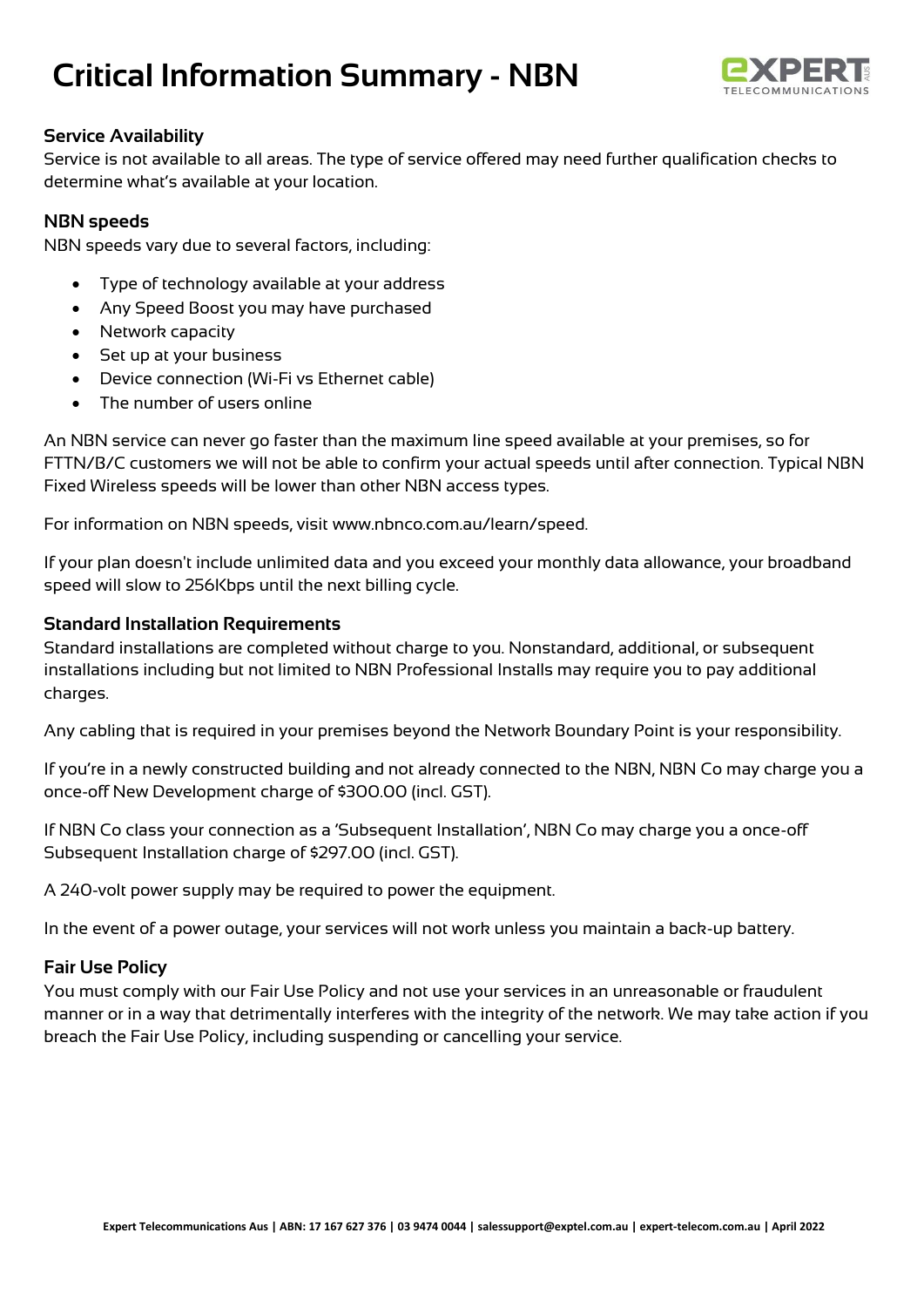# **Critical Information Summary – NBN**



## **Understanding My Bill**

Your bill is issued on the same date each month. You're billed in advance for the minimum monthly charge, and in arrears for any usage not included in your plan. You may also be charged for individual services until all those in your plan are connected, so your first few bills may be higher or lower than expected. When you start or change your plan part way through a billing period, your first bill will have additional charges.

## **Pricing Information**

| <b>Product</b>                              | <b>ELB (Dedicated Voice</b><br>Only)                                                                                  | <b>NBN Basic</b> | <b>NBN Standard</b> | <b>NBN Premium</b> |
|---------------------------------------------|-----------------------------------------------------------------------------------------------------------------------|------------------|---------------------|--------------------|
| <b>Minimum Monthly</b><br><b>Access Fee</b> | \$55.00                                                                                                               | \$65,00          | \$95.00             | \$120.00           |
| <b>Data Inclusion</b>                       | Unlimited (Voice only)                                                                                                | Unlimited        | Unlimited           | Unlimited          |
| <b>NBN Speed Tier</b>                       | 12/1                                                                                                                  | 25/10            | 50/20               | 100/40             |
| <b>Minimum Cost</b><br>(24-month term)      | \$1,320.00                                                                                                            | \$1,560.00       | \$2,280.00          | \$2,880.00         |
| <b>Minimum Cost</b><br>(36-month term)      | \$1,980.00                                                                                                            | \$2,340.00       | \$3,420.00          | \$4,320.00         |
| <b>Modem Options</b>                        | BYO or purchased through Expert at an additional charge<br>(cost is dependent on technology type, and product chosen) |                  |                     |                    |

## **Additional Fees**

NBN Transfer - \$30.00 per service Appointment reschedules (more than 24 hours' notice) - \$30.00 per reschedule request Speed change - \$18.00 per change Late appointment cancellation (within 24 hours) - \$100.00 per appointment cancelled Missed appointment - \$100.00 per appointment missed

## **Changes To Your Plan**

From time to time, we may make changes to our plans (including price and inclusions), and we may need to move you to a new plan (which may cost more). This is only applicable if you are out of contract.

If we change your plan or move you to a new plan:

- (a) We'll give you at least 30 days' notice before making changes or automatically moving you to the closest available plan.
- (b) If you don't like the changes or the new plan, you can choose a new plan, or cancel your plan. If you cancel, you'll need to pay out the remaining cost of your devices, accessories, or services in full.

If purchasing ELB (Dedicated Voice Only service), please note that this service is designed for a maximum of up to 6 telephone lines and is a 'best effort' service. If you exceed this amount of telephone lines or the quality of service is not suitable, you will be required to change plans at additional costs to you.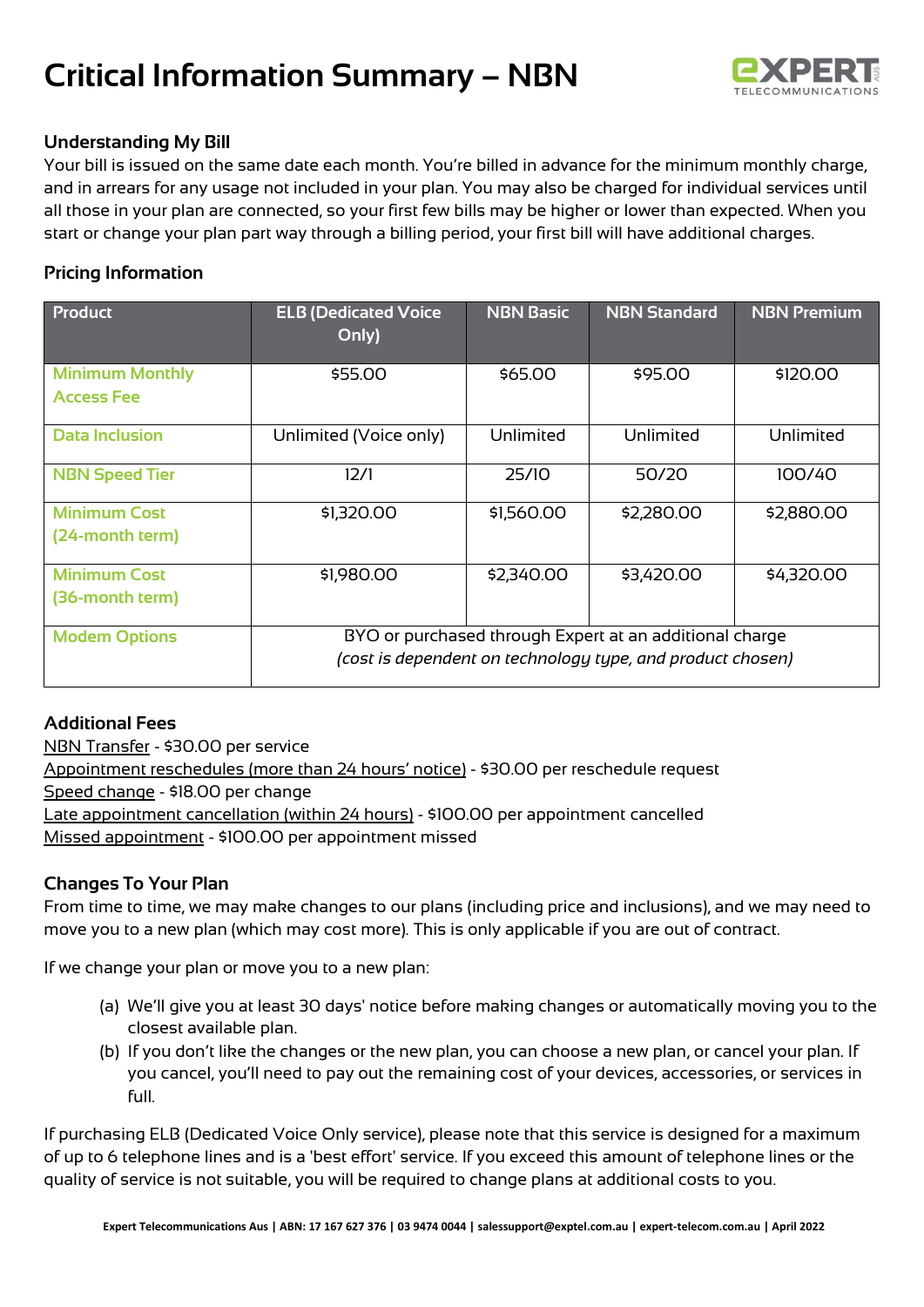## **Critical Information Summary - NBN**



## **Minimum Contract Term**

24 months (36 month also available) Termination fees will apply following first appointment being booked.

### **Cancellation Policy**

Clients must give a minimum of 30 days' notice when cancelling service/s.

Notice of cancellation must be in writing.

- Either via email to salessupport@expert-telecom.com.au
- OR in a letter addressed to 'The Sales Support Team' at 2/28A Albert Street, Preston VIC 3072.

Calculations of 'remaining months of agreement' will commence after this 30-day notice period.

### **Early Termination Charge**

If you cancel the NBN service within your 24 or 36-month term you will be charged '50% of the monthly access fee' multiplied by 'the number of months remaining'. However, please note that a minimum of \$200.00 ex GST will be charged, no matter the term left of the contract.

Example: there is 4 months left of contract; (4\*95)/50% = \$190.00 - as this is less than \$200.00, the minimum of \$200.00 ex GST will apply.

If you are purchasing additional hardware such as a Modem or an Analogue Telephone Adapter (ATA) on a Monthly Repayment Option (MRO), cancelling within the repayment period will also trigger early repayment of the hardware.

### **Relocation of Existing Service**

As your NBN service is contracted to the connection address, a relocation will incur a Relocation Fee of \$150.00, or your contract term will restart from date of connection.

### **Moving Back to Copper**

If you take up this service, you will not be able to move back to a copper service. This service may not be appropriate if you require an uninterrupted phone service with access to 000 emergency services. Priority Assistance is not available on this service.

### **Complaint Handling**

If for some reason you are not satisfied with the service we provide, please let us know so we can do our best to fix it. If you feel that we were unable to resolve your issue to your satisfaction, please email us at salessupport@expert-telecom.com.au and request to escalate.

If you are still not satisfied with the steps taken by Expert to resolve your issue, you can seek assistance from the Telecommunications Industry Ombudsman (TIO). The TIO will only investigate complaints if you have already attempted to resolve your issue with Expert and is an option of last resort. Contact the TIO by visiting tio.com.au or by calling 1800 062 058.